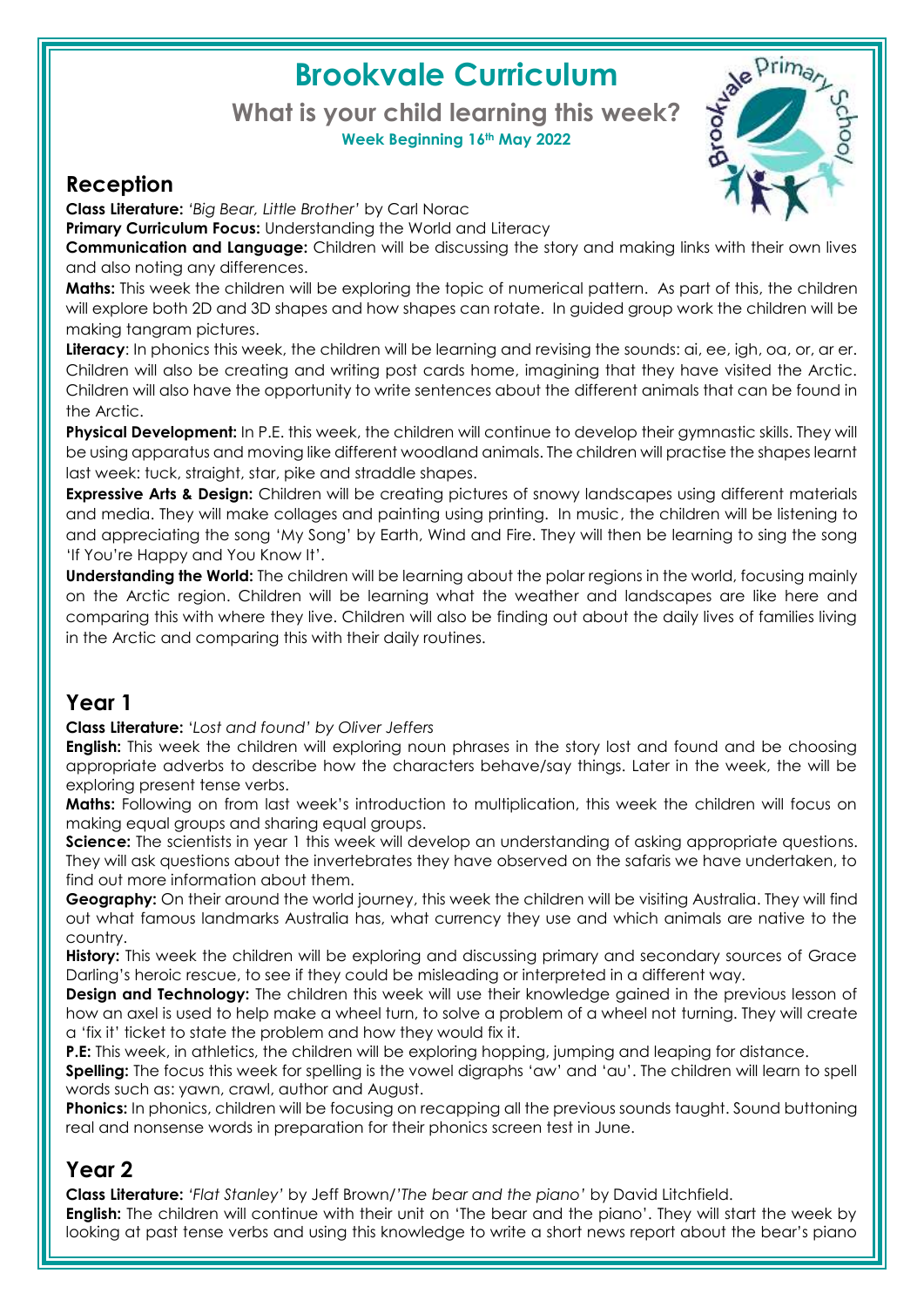concert in the city. Following this, they will focus on sequencing the story before planning their own version of the story, changing the animal and instrument.

**Maths:** This week, the children will continue their unit on length and height. They will learn how to measure using both centimetres and metres before moving on to comparing and ordering lengths.

**Science:** The children will begin their new Science unit looking at materials. In this lesson, the children will be grouping materials in a number of different ways based on their physical/tactile properties.

**Geography:** The children will continue with their unit on Africa. Having located Kenya on a map last week, the children will learn about the weather and climate in Kenya, considering its proximity to the equator.

**History:** This week, the children will be answering the key question 'How did Florence Nightingale improve modern medicine?' They will look at her book 'Notes on Hospitals', the Nightingale Training School and Nightingale hospital wards to deduce ways in which her work in Crimea influenced practices in modern nursing.

**Music:** Children will be appraising the song 'You've got a friend in me' from Toy Story before using the glockenspiels to improvise with the 'Friendship Song'.

**Computing:** This week, the children will be following an algorithm to sequence blocks on Scratch Jr.

**PDW:** This week, the children will be using the book 'Giraffes can't dance' to learn about growth mindset. They will be discussing what they are good at and what they can't do yet but would like to learn.

**P.E:** This week, the children will be continuing their unit of athletics. In this lesson they will be developing their throwing for distance. They will learn how to place their opposite leg to throwing arm forward, stand sideways of the direction of the throw and throw from a balanced starting position.

**Spelling:** This week's spelling focus will be on contractions, such as: wouldn't, didn't and can't.

**Phonics:** This week the children will blend and segment words containing the phoneme /s/ spelt 'ce' (such as in fence), the phoneme /k/ spelt 'ch' (such as in school) and the phoneme /sh/ spelt 'ch' (such as in chef).

#### **Year 3**

**Class Literature:** '*The Accidental Prime Minister'* by Tom McLaughlin and '*The Pied Piper of Hamlin'* by Michael Morpurgo.

**English:** Upon completion of their persuasive information booklet about looking after the environment; the children will move onto exploring myth and legend texts. The children will start by exploring the features of such texts before moving onto making inferences about characters and settings. The children will use this to write in role as a character and then organising information into paragraphs.

**Maths:** Continuing with their fractions unit, the children will explore equivalent fractions over three lessons before learning how to compare and order fractions.

**Science:** In science, this week the children will be answering the key question: 'How does a shadow behave?'. The children will be setting up an experiment using their working scientifically skills to investigate how a shadow's size and shape changes.

**Geography:** This week, the children will be answering the key question: 'Which major rivers are located in India?'. The children will use a range of sources to locate and gain knowledge about the major rivers of India.

**History:** Children will be completing their mid-unit assessment on the Ancient Greeks as well as using time to rehearse for their class assembly on the topic.

**Music:** This week, the children will be learning and rehearsing songs for their class assembly.

**PDW:** Children will be exploring budgeting as part of their economic wellbeing unit. The children will explore different costs that would need to be taken into consideration as part of our day-to-day lives.

**PE:** Continuing with their unit on athletics, this week the children will further develop their throwing skills for consistency and accuracy.

**Computing:** This week, the children will continue with their unit on scratch, this week by focusing on creating an animation.

**French:** In French, the children will be exploring the currency of France, the Euro. The children will use an information text to develop an understanding of European currency.

**Spelling:** This week the children will be exploring word families based on common words, showing how words are related in form and meaning such as: instruct, construct, unit and united.

#### **Year 4**

**Class Literature: '***The Highland Falcon Thief'* by M.G. Leonard & Sam Sedgman

**English:** This week, the children will be continuing to explore the text, 'Odd and the Frost Giants' by Neil Gaiman. They will be working through some key Year 4 grammatical features, which will then support them with writing a narrative recount next week.

**Maths:** The children will be continuing their unit on money. At the beginning of the week, the children will add two amounts of money using pictorial representations to support them. They will then move on to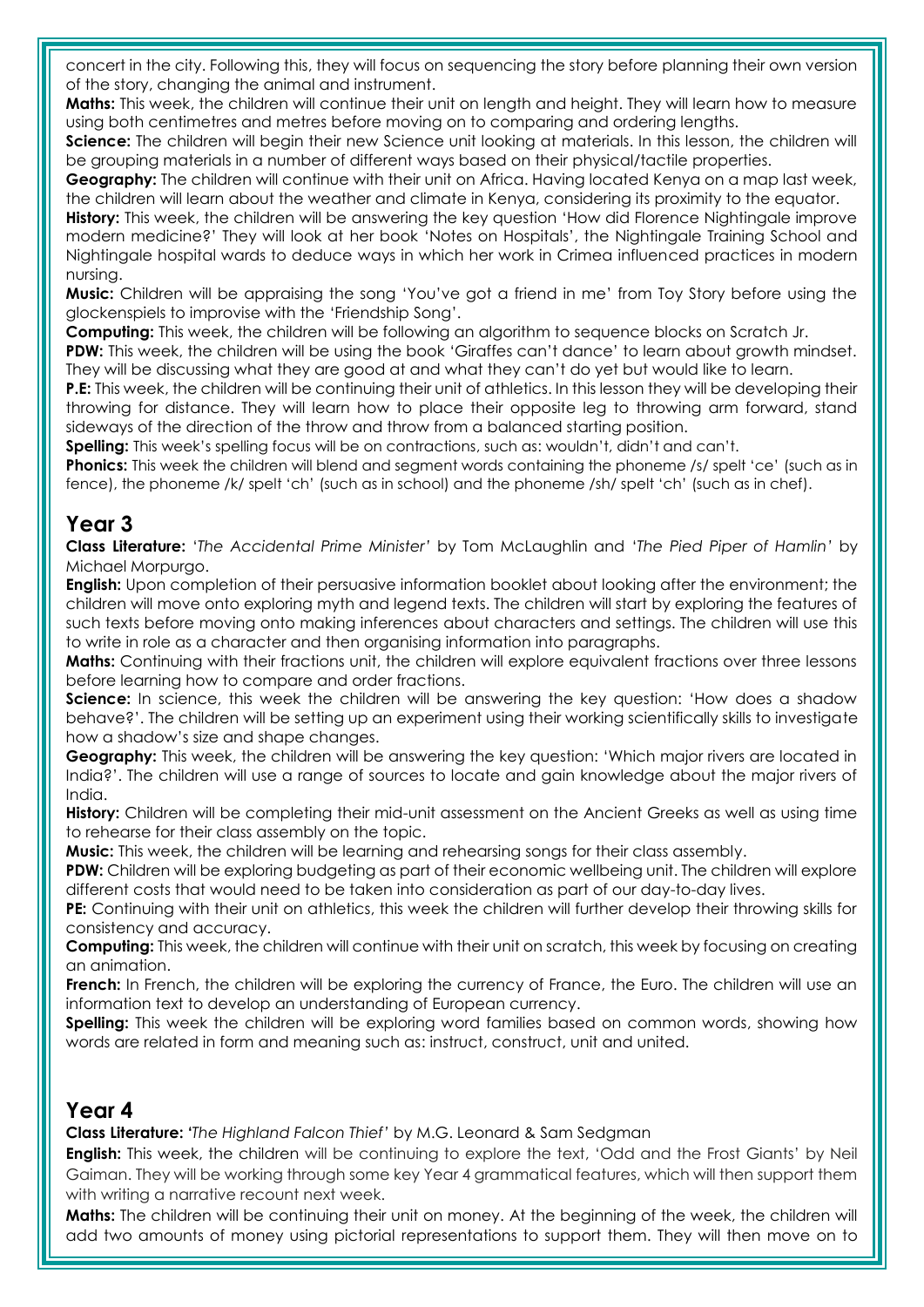subtracting money using different methods, such as number lines. Towards the end of the week, the children will use a number line and a part-whole model to subtract and find change from amounts.

**Science:** The children will be using their science lesson this week, to rehearse their class assembly.

**Geography:** The children will be exploring the key question, 'Where in the world is Mexico located?' They will be using a map to locate Mexico, its major cities, bordering countries and the surrounding bodies of water.

**History:** The children will be exploring the key question, 'How did the Vikings travel?' They will be learning about the features of a Viking longship, before then designing their own, considering elements such as the sail, the ores, the dragon head and the shields.

**Design Technology:** The children will be evaluating their torches that they made last week, considering whether it meets the design criteria of the user.

**PDW:** The children will explore the key question, 'Can I understand that mistakes are useful?' They will be able to describe how it feels to fail, why mistakes are important, and explain how we learn from mistakes. **Music:** The children will continue their keyboard sessions with the external music teacher.

**Computing:** The children will be using their Computing lesson this week, to rehearse their class assembly.

**French:** The children will be exploring how to talk about their school uniform in French. They will then have a go at translating a variety of sentences from French to English, using their knowledge organiser for support.

**P.E:** In Cricket, the children will be learning how to field a ball using a two-handed pick up and a short barrier. In outdoor adventurous activity, the children will be learning to develop trust whilst listening to others and following instructions.

**Spelling:** This week, the children will be exploring words adding the prefix ex- (meaning 'out') such as exit, extend, excursion etc.

#### **Year 5**

#### **This week, the children will be completing assessments for Maths, Reading and SPaG.**

**Class Literature:** *'The Boy at the Back of the Class'* by Onjali Q. Rauf

**English:** This week, the children will be introduced to 'Hidden Figures' by Margot Lee Shetterly which explores the untold story of black women who helped win the space race in 1963. They will be immersed into NASA life by taking on the role of a NASA employee and recap what they already know about space. Throughout the week, the children will explore a range of grammatical features of non-chronological text including conjunctions, multi-clausal sentences and structural features to write a report about NASA and its history.

**Maths**: This week, the children will start their new unit: properties of shape. They will begin by identifying different angles and comparing them based on their size. Once they have understood how to recognise acute, obtuse and reflex angles, they will begin measuring angles using a protractor and explore the rules with angles and shapes.

**Geography:** This week children will continue to investigate rivers and how they erode, transport and deposit materials. They will explore and begin to explain each process in detail using a range of sources, including images, videos and the internet.

**History:** This week the children will continue their learning about Indus Valley. They will locate Indus Valley cities and settlements and compare them identifying similarities and differences by looking at a range of images. They will explore how advanced these settlements were in comparison to the Bronze Age Britain settlements.

**Design and Technology:** In DT, children will start a new unit 'What could be healthier?' They will investigate where they think food comes from and begin to explore the importance of caring for animals properly in farming and how they deserve to receive a good level of welfare.

**Music:** Year 5 will continue with their keyboard lessons with their external keyboard teacher.

**French:** This week children will be practising giving and justifying opinions in French about sports. They will learn 8 new adjectives to describe their views about each sport and begin to write sentences incorporating their previous learning.

**P.E:** Having been introduced to the correct method for a handover in relay, this week, children will practise and refine this technique whilst running at the same time.

**Spelling:** In spelling this week, children will learn a range of prepositions such as: nearby, underneath, everywhere etc.